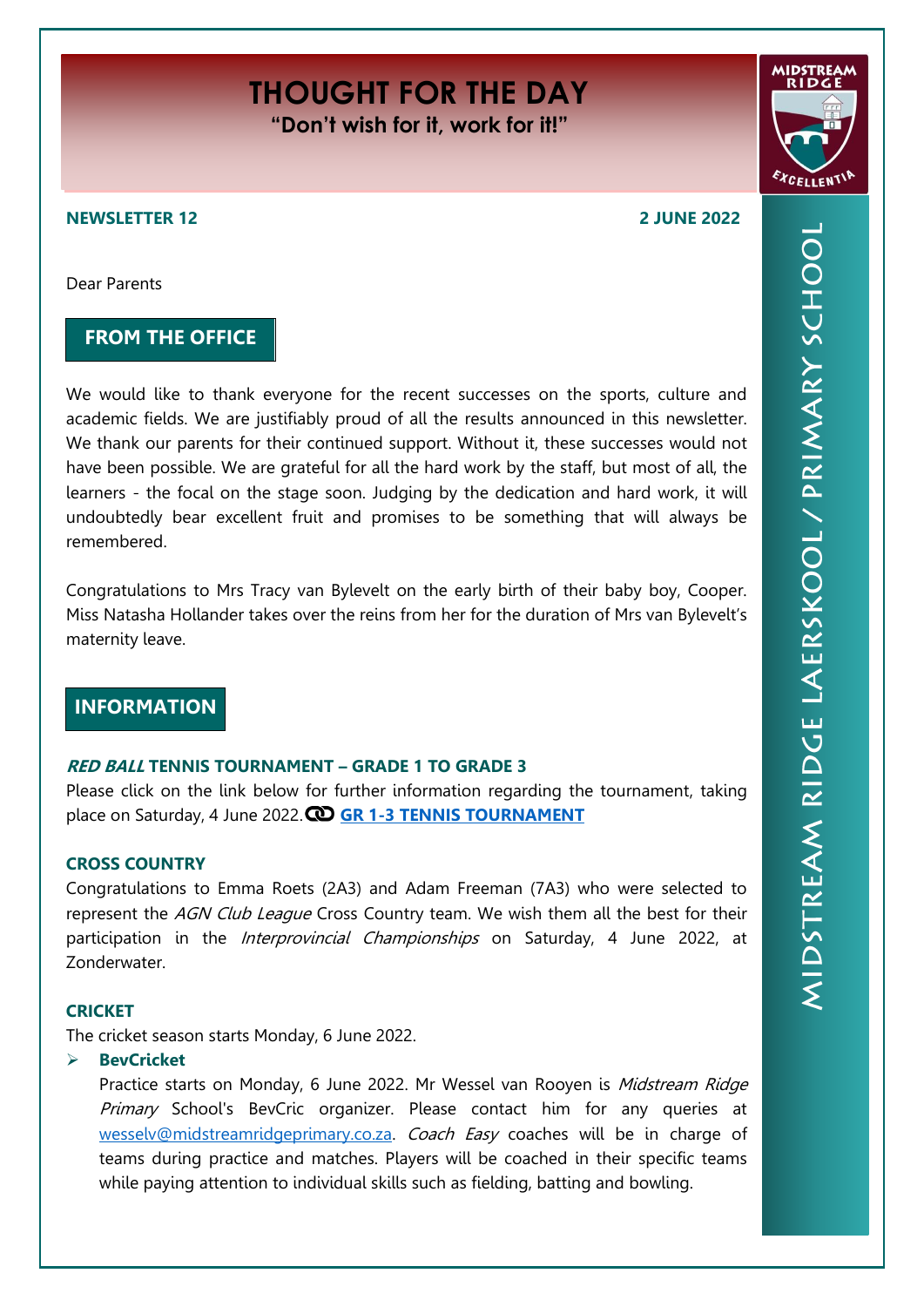# **Cricket Practice**

Please note that Rugby is still receiving preference this term as three teams are still training for the playoffs. Players may join cricket after their rugby practice.

| <b>Age Group</b> | <b>Monday</b>   | <b>Wednesday</b>   | <b>Thursday</b>    |
|------------------|-----------------|--------------------|--------------------|
| u/7 BevCric      | $13:10 - 14:10$ | $13:10 - 14:10$    | <b>No practice</b> |
| u/8 BevCric      | $13:10 - 14:10$ | $13:10 - 14:10$    | <b>No practice</b> |
| u/9              | 14:00 - 15:30   | <b>No practice</b> | $14:00 - 15:30$    |
| u/10             | 14:00 - 15:30   | $14:00 - 15:30$    | <b>No practice</b> |
| u/11             | 14:00 - 15:30   | $14:00 - 15:30$    | <b>No practice</b> |
| u/12             | $15:20 - 16:50$ | $15:20 - 16:50$    | <b>No practice</b> |
| u/13             | 15:20 - 16:50   | $15:20 - 16:50$    | <b>No practice</b> |
| Girls            | 15:20 - 16:50   | $15:20 - 16:50$    | <b>No practice</b> |

# **MRP-Cricket Week**

Please diarise the following dates:

u/9 to u/11 27 – 30 June

 $u/12$  and  $u/13$  04 – 07 July

An information sheet with the necessary entry form (**[MRP Cricket Week 2022](https://docs.google.com/forms/d/e/1FAIpQLSdkKSC6MUz1ia4Z3dhQzaAVjj0aiKqdDINqQiopykUbjIDM1w/viewform?usp=sf_link)**) has already been sent to you and must be completed before/on Friday, 10 June 2022.

# **SQUASH**

We are delighted to announce that the following NJSA players have been selected to represent Northern Gauteng at the annual squash festivals from 25 to 28 June:

| Sally White U/13 Festival, Gqeberha (PE) | <b>Angela Difford U/11 Festival, George</b> |  |
|------------------------------------------|---------------------------------------------|--|
| u/13 Boys:                               | <u>u/11 Boys:</u>                           |  |
| Mangaliso Mbatha (6A2)                   | Christiaan Rautenbach (4A2)                 |  |
| Evan Janse van Rensburg (6A3)            | Lodewyk de Clercq (4A2)                     |  |
| $u/13$ Grils:                            | James du Preez (5A2)                        |  |
| Anushka Janse van Rensburg (7A2)         | Jonathan van Deventer (5E2)                 |  |
| Sarah de Villiers (7E3)                  | u/11 Girls:                                 |  |
|                                          | Mia Bakkes (4A1)                            |  |

# **ATKV-REDENAARS**

Congratulations to the following learners who participated in the North Gauteng ATKV Orators regional qualifiers:

Tristan Vos (6E3) 1 1<sup>st</sup> overall Amelia Oosthuizen (5E3) 3 3<sup>rd</sup> overall Megan Kilian (5E1) 4  $4<sup>th</sup>$  overall Meldt van der Spuy (5A3) 8 8<sup>th</sup> overall CG van Niekerk (4A1) Claire Freeman (4A1) Lisa Rautenbach (7A1) Congratulations and all the best to Megan Kilian, Amelia Oosthuizen and Tristan Vos who will be participating in the nationwide final round on 16 August 2022.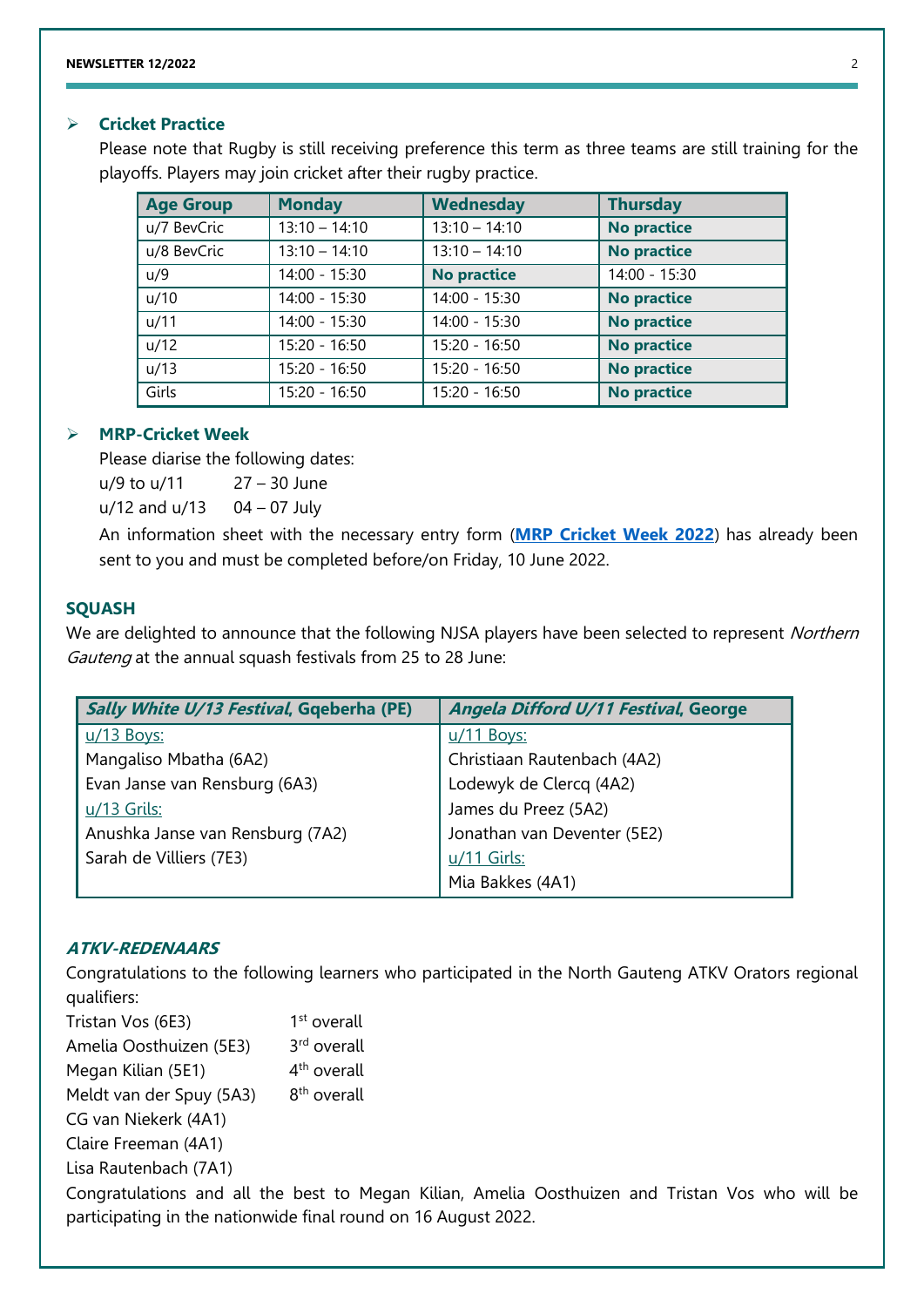# **A+ MATHS**

Congratulations to the following learners on their outstanding achievements during the  $A+$  Maths Regional Competition 2022. Learners are awarded according to the following categories and age groups, as specified by the *International Standards of PAMA* with which A+ Maths is affiliated:

- 1. Champion of Champions  $-1$ <sup>st</sup> place in every group
- 2. Champion Trophy  $-2<sup>nd</sup>$  place in every group
- 3. Gold Medal next 20% of all participants
- 4. Silver Medal next 30% of all participants
- 5. Bronze next 30% of all participants

| <b>NAME</b>           | <b>CLASS</b>    | <b>AWARD</b>          |
|-----------------------|-----------------|-----------------------|
|                       |                 |                       |
| Clara Rozendaal       | 1A2             | Silver                |
| Oreneile Mphake       | 1E1             | <b>Bronze</b>         |
| Matthew Basson        | 2A2             | Gold                  |
| <b>Emma Roets</b>     | 2A3             | Champion of Champions |
| Michelle Rudolph      | 2A3             | Champion of Champions |
| Arhaan Mohabir        | <b>2E1</b>      | Champion of Champions |
| Kian Rozendaal        | 3A1             | Silver                |
| Li-Ané Starke         | 3A1             | Champion Trophy       |
| Petri van der Walt    | 3A1             | Gold                  |
| Wihanro van Wyk       | 3A1             | <b>Bronze</b>         |
| Xander Coetzee        | 3A1             | Champion of Champions |
| Uthmaan Sahib         | 3E1             | Champion of Champions |
| Mia Bakkes            | 4A1             | Gold                  |
| Simoné Clark          | 4A1             | Gold                  |
| Hanlu Wessels         | 4A <sub>3</sub> | Champion Trophy       |
| Christo van der Merwe | 4E1             | Gold                  |
| Dominique du Plessis  | 4E2             | Silver                |
| Luhan van Wyk         | 5A2             | Champion Trophy       |
| Omolemo Mphake        | 5E3             | <b>Bronze</b>         |
| <b>Wihan Starke</b>   | 6A1             | Champion of Champions |
| Nicolaas Visser       | 6A3             | Gold                  |
| Genevieve du Plessis  | <b>7E3</b>      | Silver                |
| <b>MH Sahib</b>       | <b>7E3</b>      | Gold                  |

# **HORIZON MATHEMATICS COMPETITION**

Congratulations to the following learners who are among the TOP-150 achievers out of 75,000 nationwide participants! They attended the prestigious awards gala on Thursday, 26 May 2022.

| Henry du Preez (7A3)    | $\varDelta^{\text{th}}$ | Luke Reyneke (7E2)     | <b>Rth</b>       |
|-------------------------|-------------------------|------------------------|------------------|
| MH Sahib (7E3)          | 27 <sup>th</sup>        | Wiehan Visser (7A1)    | 42 <sub>nd</sub> |
| Nickezel Grobler (7A3)  | 48 <sup>th</sup>        | Darius Swanepoel (7A3) | 66 <sup>th</sup> |
| Arman Bhudai (7E1)      | 73 <sup>rd</sup>        | Stefan Steyn (7A1)     | 90 <sup>th</sup> |
| Lyla van der Spuy (7A2) | 129 <sup>th</sup>       |                        |                  |